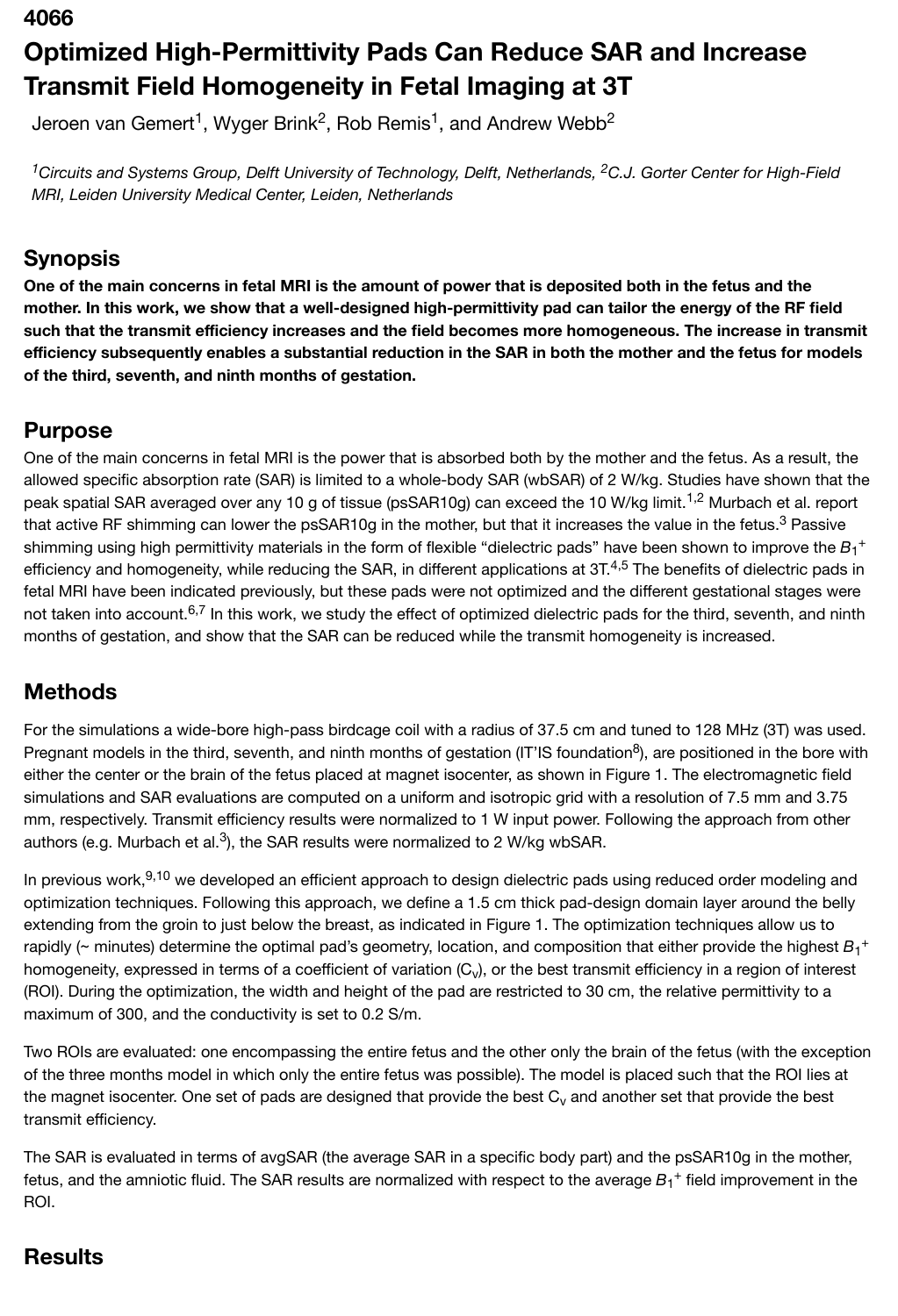The properties of the optimum dielectric pads are displayed in Table 1, where it is shown that a transmit efficiency gain of ~25% can be achieved at 9 months, ~54% at 7 months, and ~45% at 3 months. The  $\rm C_{v}$  decreases in all cases, except for the 9 months case in which the values are very similar.

The  $B_1^+$  fields and SAR results for the optimum transmit efficiency case are shown in Figure 2, which shows that the spatial distribution of the SAR is very similar to that without dielectric pads. The results show an overall decrease in the SAR values. Specifically, the avgSAR in the mother decreases by more than 31%, 55%, and 53% for the nine, seven, and third months of gestation, respectively. For the optimum  $\rm C_{v}$  case the numbers are slightly lower, i.e. 17, 51% and 53%. Full details are listed in Table 2.

#### **Conclusion**

We designed high-permittivity pads for imaging the fetus in the third, seventh, and ninth month of gestation. We have shown that the SAR can be reduced while the homogeneity of the  $B_1^+$  field is increased.

#### **Acknowledgements**

This project was funded by the Dutch Technology Foundation (STW) project 13375 and the European Research Council Advanced Grant 670629 NOMA MRI.

#### **References**

1. Hand JW, Li Y, Hajnal J V. Numerical study of RF exposure and the resulting temperature rise in the foetus during a magnetic resonance procedure. Phys Med Biol. 2010;55(4):913–930.

2. Pediaditis M, Leitgeb N, Cech R. RF-EMF exposure of fetus and mother during magnetic resonance imaging. Phys Med Biol. 2008;53(24):7187–95.

3. Murbach M, Neufeld E, Samaras T, et al. Pregnant women models analyzed for RF exposure and temperature increase in 3TRF shimmed birdcages. Magn Reson Med. 2017;77(5):2048–2056.

4. Yang QX, Wang J, Wang J, Collins CM, Wang C, Smith MB. Reducing SAR and enhancing cerebral signal-to-noise ratio with high permittivity padding at 3 T. Magn Reson Med. 2011;65(2):358–362.

5. Brink WM, Webb AG. High permittivity pads reduce specific absorption rate, improve B1 homogeneity, and increase contrast-to-noise ratio for functional cardiac MRI at 3 T. Magn Reson Med. 2014;71(4):1632–1640.

6. Luo M, Hu C, Zhuang Y, Chen W, Liu F, Xin SX. Numerical assessment of the reduction of specific absorption rate by adding high dielectric materials for fetus MRI at 3 T. Biomed Eng / Biomed Tech. [Internet] 2016;61(4):455–461.

7. Luo C, Li N, Xie G, Zhang X, Liu X, Li Y. Assessment of high dielectric material in different sizes for fetal MRI at 3T. In: Proceedings of the 26th Annual Scientific Meeting of the International Society for Magnetic Resonance in Medicine (ISMRM). Paris, France; 2018. p. 1.

8. Christ A, Kainz W, Hahn EG, et al. The Virtual Family—development of surface-based anatomical models of two adults and two children for dosimetric simulations. Phys Med Biol. 2010;55(2):N23–N38.

9. van Gemert JHF, Brink WM, Webb AG, Remis RF. High-Permittivity Pad Design for Dielectric Shimming in Magnetic Resonance Imaging Using Projection-Based Model Reduction and a Nonlinear Optimization Scheme. IEEE Trans Med Imaging. 2018;37(4):1035–1044.

10. van Gemert JHF, Brink WM, Webb AG, Remis RF. High-Permittivity Pad Design Tool for 7T Neuroimaging and 3T Body Imaging. arXiv. [Internet] 2018;1807.11566.

### **Figures**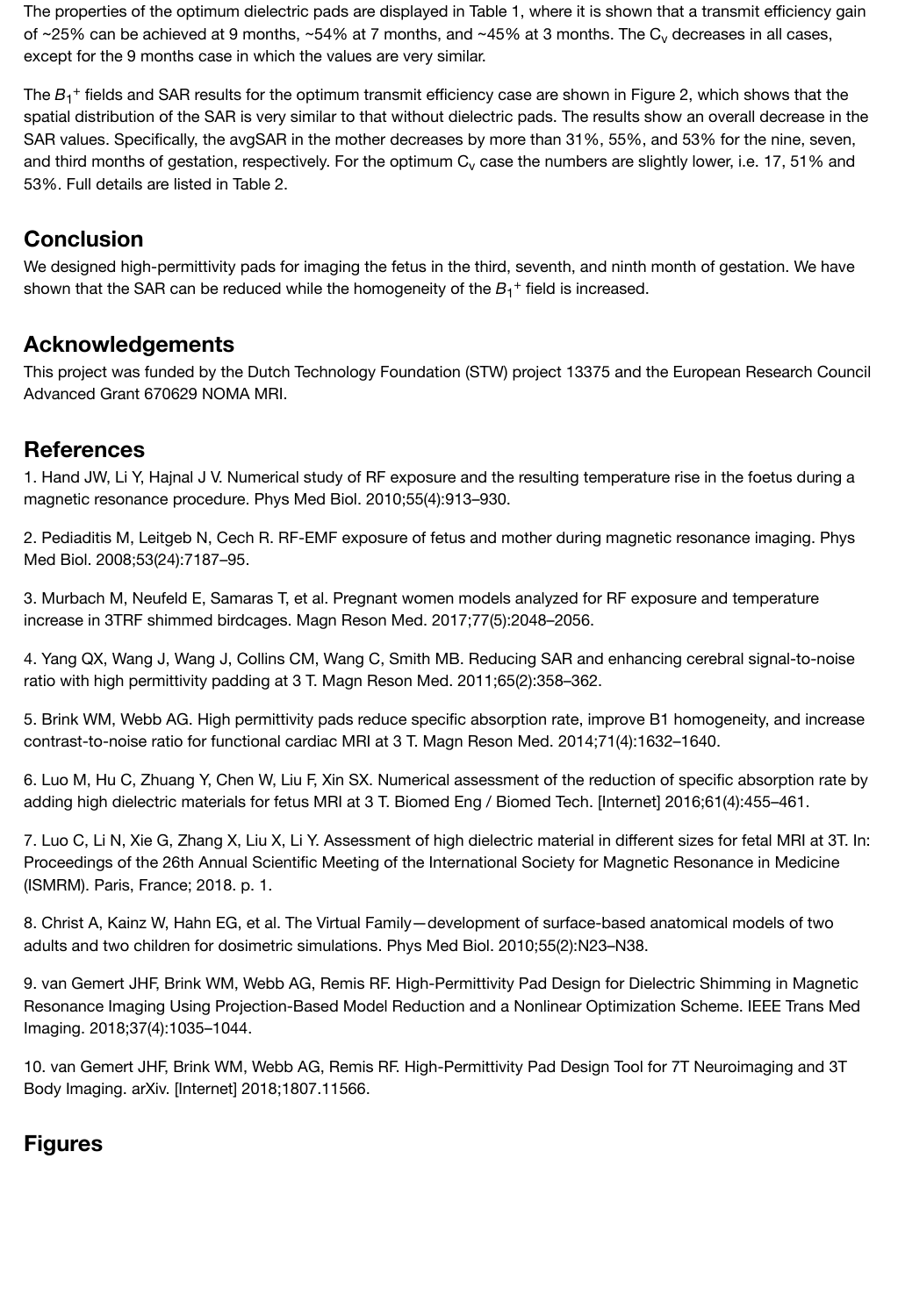

[Figure 1. Pregnant body models in the third, seventh, an](https://index.mirasmart.com/ISMRM2019/PDFfiles/images/1606/ISMRM2019-001606_Fig1.png)d ninth months of gestation. The pad design domain confines the length of the pad in the head/foot direction region. The two magnet isocenters, the center and the brain of the fetus, are shown on the right-hand side.



Figure 2.  $B_1$ <sup>+</sup> [fields and SAR evaluations the for the three](https://index.mirasmart.com/ISMRM2019/PDFfiles/images/1606/ISMRM2019-001606_Fig2.png), seven, and nine months gestation. The first and fourth column are the results without any dielectric pad for the ROI set to the brain of the fetus and the fetus, respectively. The second and fifth column depict the results with dielectric pad, and the thirds and sixth column the results when normalized for the  $B_1^+$ , i.e. the same transmit efficiency in the ROI is achieved as in the case without dielectric pads.

|                                   | 9 months                  |                                | 7 months                  |                         | 3 months                  |                         |
|-----------------------------------|---------------------------|--------------------------------|---------------------------|-------------------------|---------------------------|-------------------------|
| Configuration                     | Transmit eff.<br>gain (%) | $C_v(96)$                      | Transmit<br>eff. gain (%) | $C_{v}$ (%)             | Transmit<br>eff. gain (%) | $C_{v}$ (%)             |
| Fetal brain, best B1 <sup>+</sup> | 25.4                      | $13.9 = 9.16$ 53.9             |                           | $15.8 \Rightarrow 4.23$ | 45.2                      | $8.05 \Rightarrow 1.67$ |
| best C.                           | 17.8                      | $13.9 \Rightarrow 6.53$   52.2 |                           | $15.8 \Rightarrow 3.20$ | 45.2                      | $8.05 \Rightarrow 1.67$ |
| Fetal average, best B:"           | 26.6                      | $25.8 \Rightarrow 27.7$        | 49.7                      | $18.9 \Rightarrow 12.5$ |                           |                         |
| best C.                           | 9.67                      | $25.8 \Rightarrow 24.9$ 44.0   |                           | $18.9 \Rightarrow 11.5$ |                           |                         |

[Table 1. Summary of the](https://index.mirasmart.com/ISMRM2019/PDFfiles/images/1606/ISMRM2019-001606_Fig3.png)  $B_1^+$  transmit efficiency gains and the  $C_v$  with respect to the case without a dielectric pad.